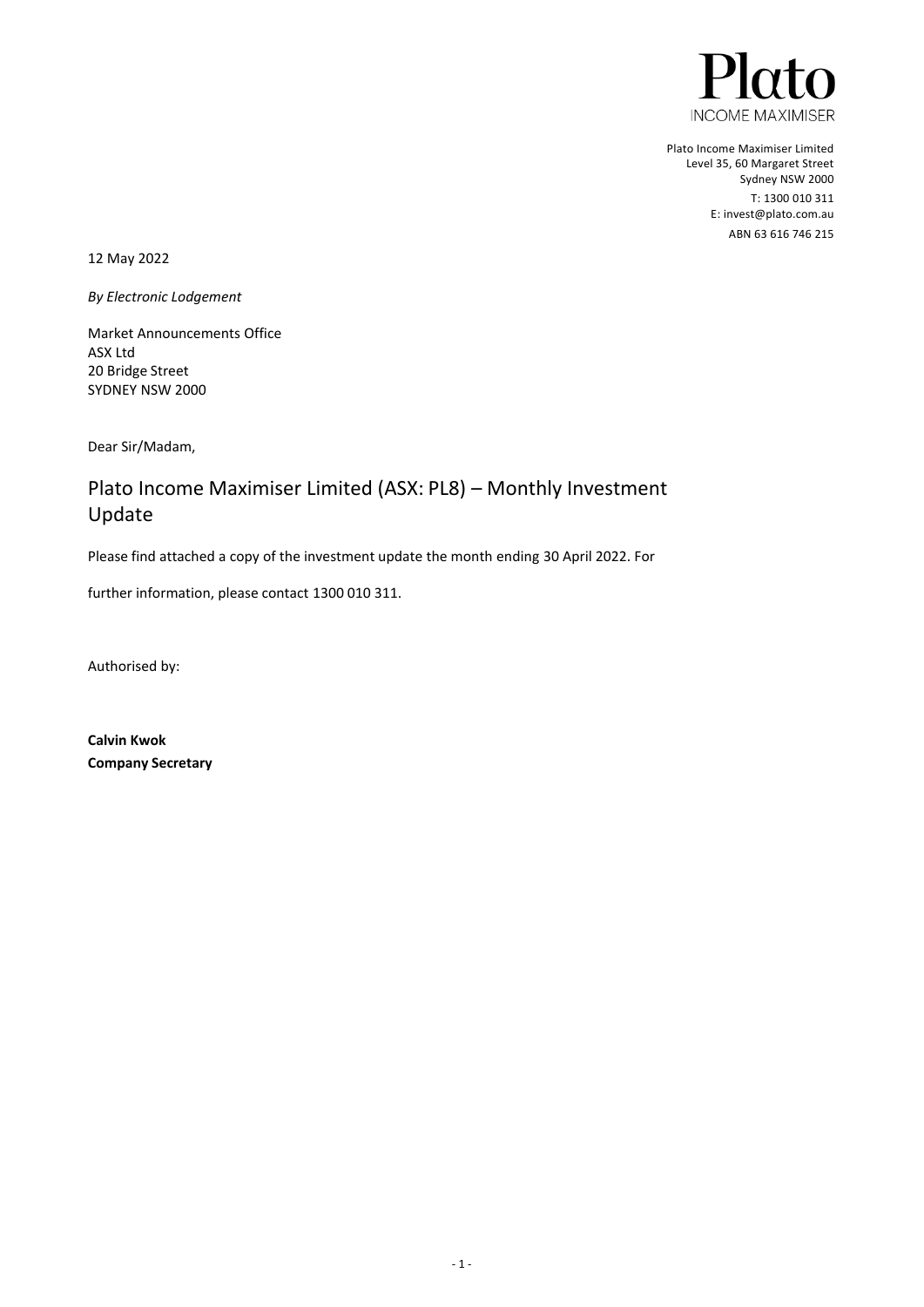### PERFORMANCE AND COMPANY UPDATE

As at 30 April 2022, the Company's investments delivered a total return of 10.3%<sup>1</sup> and distributed a yield of 7.4% (incl. franking) since inception<sup>2</sup> compared to the S&P/ASX 200 Franking Credit Adjusted Daily Total Return Index (Tax-Exempt) ('Benchmark') return of 10.3%<sup>1</sup> and a yield of  $5.2\%$ <sup>1</sup>.

<sup>1</sup>Including franking credits. <sup>2</sup>Inception date 28th April 2017.

### **MONTHLY DIVIDENDS**

During the month of April, the Board of Plato Income Maximiser Limited (ASX: PL8) resolved to pay three fully-franked dividends of \$0.0055 per share payable in April, May and June 2022, which is a 10% increase to the level of dividends paid during the March 2022 quarter. The Board also announced a special dividend to celebrate the 5th anniversary of the listing of PL8.

### PORTFOLIO PERFORMANCE<sup>1</sup>

| Total return <sup>2</sup> since inception <sup>3</sup> : | 10.3% p.a. |
|----------------------------------------------------------|------------|
| 1 Month - April 2022:                                    | $-0.4%$    |
| Income <sup>2</sup> since inception <sup>3</sup> :       | 7.4% p.a.  |
| 1 Month - April 2022:                                    | 0.6%       |

<sup>1</sup>Past performance is not a reliable indicator of future performance. Performance is quoted in AUD net of portfolio related fees, costs and taxes. All p.a. returns are annualised.

<sup>2</sup>Total return including franking credits. Distributed income including franking credits.

## **COMPANY SNAPSHOT** Share Price (PL8): Market Capitalisation: Inception date:

Listing date: Management fee:

Pre-tax NTA<sup>2</sup>:

10.82% p.a. inclusive of the net impact of GST and RITC.

<sup>2</sup>Pre-tax NTA includes tax on realised gains or losses and other earnings, but excludes any provision for tax on unrealised gains or losses.

 $$1.28$ 

 $$710m$ 

28-Apr-17 05-May-17

 $0.80\%$  p.a.<sup>1</sup>

 $$1.127$ 

| inception date 28th April 2017. |  |  |  |
|---------------------------------|--|--|--|
|                                 |  |  |  |

### **MARKET OVERVIEW**

The Australian market fell 0.8% (including franking credits) in April, strongly outperforming the U.S. market which fell 8.7%. A key driver of the fall was rising inflation leading to more hawkish central bank (including the RBA) commentary which pushed up the Australian 10yr bond yield from 2.84% to 3.13%. The technology sector, after performing strongly in March, resumed its underperformance as Block (formerly Afterpay) and Wisetech posted double digit falls. Materials and Consumer Discretionary sectors also underperformed. In contrast, defensive stocks rose strongly as investors sought the safe havens of Utilities, Transport, Insurance and Staples.

The largest positive contributors to the Company's investments during the month were overweight positions in Graincorp, Macquarie and QBE Insurance as well as underweight positions in Block and Rio Tinto. However, overweight positions in Aristocrat Leisure, BHP and South32 underperformed and underweight positions in Transurban and Fortescue detracted from relative performance.

Our proprietary dividend cut model indicates that the proportion of stocks forecast to cut dividends has returned to a below normal level, and after a strong reporting season for both earnings and dividends, we have increased our Australian market gross dividend forecast to 5.5%. The Company remains actively positioned to seek superior income than the benchmark.

| <b>TOP 10 HOLDINGS</b>     | <b>TOP 10 YIELDING</b> | <b>YIELD%</b><br>P.A. <sup>1</sup> |
|----------------------------|------------------------|------------------------------------|
| ANZ                        | <b>BHP</b> Group       | 14.3                               |
| <b>BHP</b> Group           | Super Retail Group     | 11.1                               |
| <b>Commonwealth Bank</b>   | Woodside Petroleum     | 8.6                                |
| CSL.                       | Suncorp Group          | 7.9                                |
| Goodman Group              | AN7                    | 7.4                                |
| Macquarie Group            | JB Hi-Fi               | 7.3                                |
| <b>NAB</b>                 | Westpac                | 7.1                                |
| Santos                     | CSR                    | 6.5                                |
| South32                    | Stockland              | 6.1                                |
| <b>Telstra Corporation</b> | Metcash                | 6.0                                |

<sup>1</sup>Including franking credits.